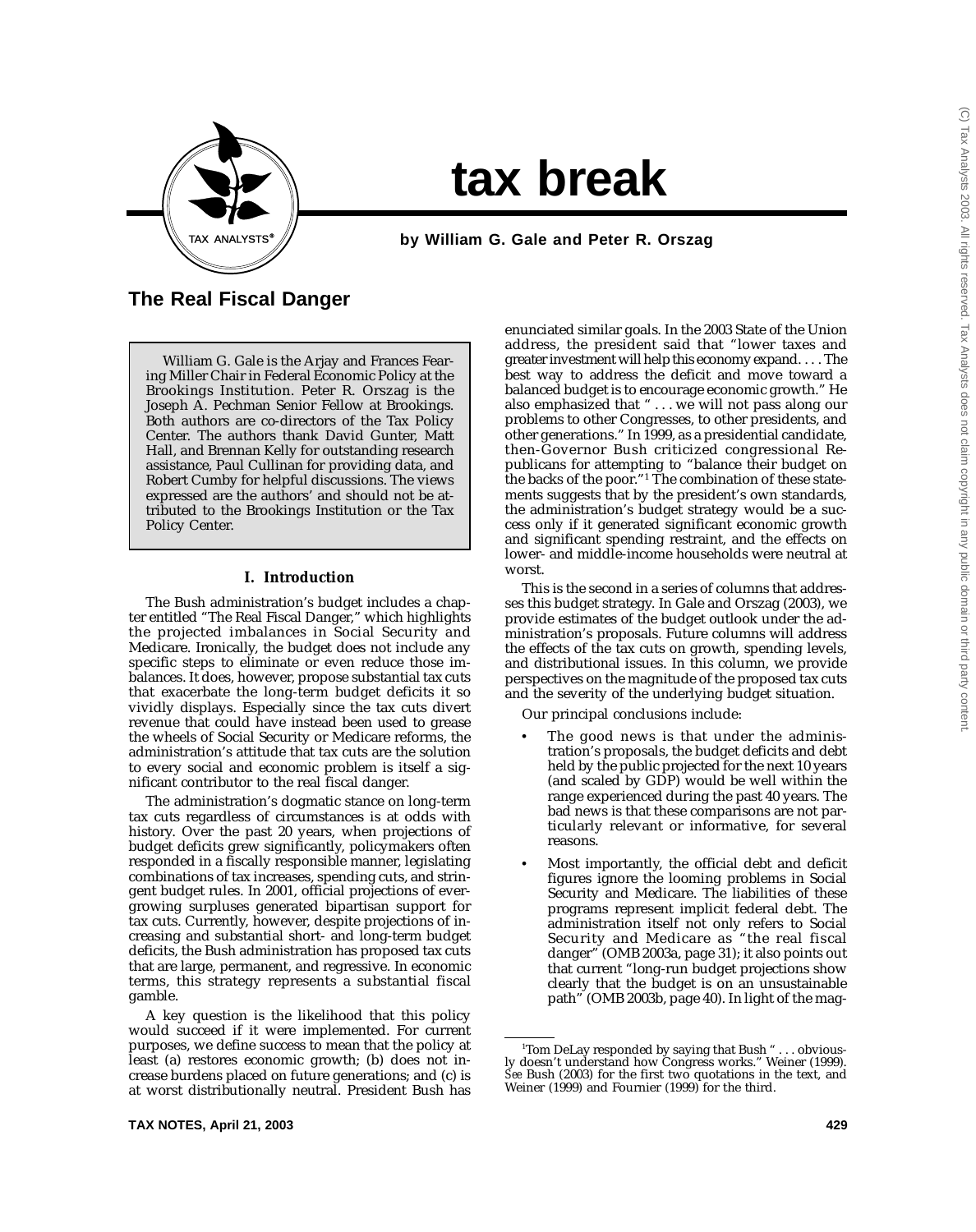| Table 1: Net Long-Term Cost of Reagan Tax Cuts                   |                   |  |
|------------------------------------------------------------------|-------------------|--|
|                                                                  | Percentage of GDP |  |
| ERTA 1981                                                        | 5.6%              |  |
| Minus: 40 percent adjustment for impact of inflation on baseline | $-2.2\%$          |  |
| Equals: ERTA cost against indexed baseline                       | 3.4%              |  |
| Minus: TEFRA 1982 increase                                       | $-1.2\%$          |  |
| Equals: Net cost of Reagan tax cuts (as % of GDP)                | 2.1%              |  |
| Note: Bush administration tax proposals                          | $2.3\% - 2.7\%$   |  |
| Note: See Orszag (2001a) for further details.                    |                   |  |

nitude and increasing imminence of these problems, the nation needs to be preparing for the resulting fiscal pressures. As noted, however, rather than trying to shore up revenues, the administration's strategy is to cut taxes. The administration's proposals would reduce federal revenues in 2004 to 16.9 percent of GDP, the lowest share since 1959. Over the 2004-13 decade, the administration's tax cuts (combined with an AMT reform and with extension of the expiring tax provisions) would reduce revenues to 17.5 percent of GDP, lower than any decade since the 1950s. In the absence of the 2001 and proposed 2003 tax cuts, the administration's budget would run unified surpluses in the latter half of the decade.

- Even more strikingly, the administration's revenue proposals (assuming some AMT reform) would reduce long-term revenues by 2.3 percent to 2.7 percent of GDP over the next 75 years. That is more than three times the actuarial deficit in Social Security over the same period, and significantly larger than the combined actuarial deficits in Social Security and Medicare's Hospital Insurance program, over the same period. On a permanent basis, the tax cuts are substantially larger than the deficit in Social Security. By these measures, the administration's tax cuts deserve at least equal billing on the list of policies accounting for "the real fiscal danger."
- Against comparable baselines, the proposed tax cuts would roughly equal the net size of the Reagan tax cuts as a share of the economy. The nation, however, was much better prepared to deal with large tax cuts and fiscal deficits in the 1980s and early 1990s than it is now. The retirement of the baby boomers is 20 years closer now, giving the budget little time to recover before the fiscal pressures begin in earnest. Private saving was higher in the early 1980s than it is now, and the United States was an international creditor then. Marginal tax rates were also much higher in 1980, raising the economic benefit of marginal tax rate cuts relative to today. Finally, the nation was willing and able to respond to the 1981 tax cut by raising taxes in 1982, 1984, 1990, and 1993 and by restraining discretionary spending in the 1990s. Currently, however, the

administration shows no interest in considering corrective tax measures, and it is doubtful that the spending cuts that would be needed to finance the proposed tax cuts will emerge, especially since defense and mandatory spending are slated to increase as a percentage of GDP.

Section II briefly summarizes the administration's proposals and presents comparisons of historical and projected budget outcomes. Section III examines the administration's proposals relative to the long-term financing gap in government in general, and Social Security in particular. Section IV examines the administration's proposals relative to the experience in the 1980s and 1990s.

### **II. The Administration's Proposals**

CBO (2003b) estimates that the administration's budget proposals would cost \$2.7 trillion over the next 10 years relative to the CBO baseline, and would generate unified budget deficits in every year for the next decade and an aggregate unified deficit of \$1.8 trillion over that time.2 The shortfalls would represent 3 percent of GDP in 2004, decline to 0.6 percent by 2013, and average 1.4 percent of GDP over the whole period. By the administration's own estimates (OMB 2003b), the budget faces sharply increasing deficits after 2013.

The administration proposes tax cuts of \$1.6 trillion, which would reduce the surplus by \$2 trillion when the additional required interest payments on publicly held debt are included. The major provisions include making the 2001 tax cut permanent (it is currently scheduled to expire in 2010), excluding corporate dividends from double taxation, and accelerating the phase-in of certain features of the 2001 tax cut. The revenue loss would be \$39 billion in 2003 and roughly \$100 billion per year from 2004 to 2010. Revenue losses rise sharply after 2010, with the proposed extension of the 2001 tax cut, and reach almost \$340 billion (1.9

#### **(Text continued on p. 433.)**

 $^{\rm 2}$ All of the figures in this article exclude the potential costs of the military conflict and reconstruction in Iraq. The president's original budget proposals for FY 2004 contained no such requests, although a supplemental emergency spending request for \$75 billion was submitted in March. With interest costs, \$75 billion in expenditures in FY 2003 and FY 2004 would raise the 10-year deficit by about \$120 billion. (In April, Congress passed a \$79 billion version of the administration's request.)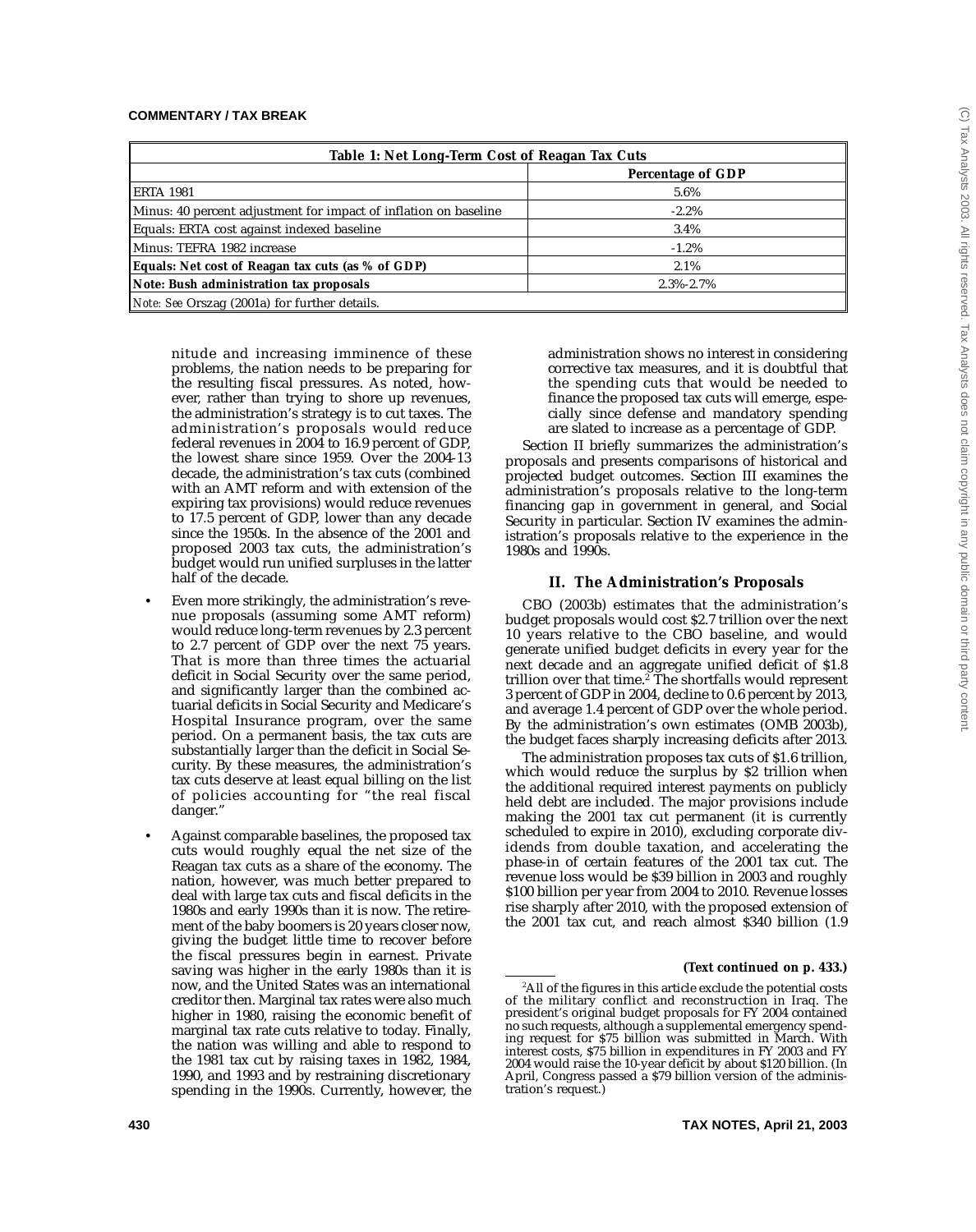



**TAX NOTES, April 21, 2003 431**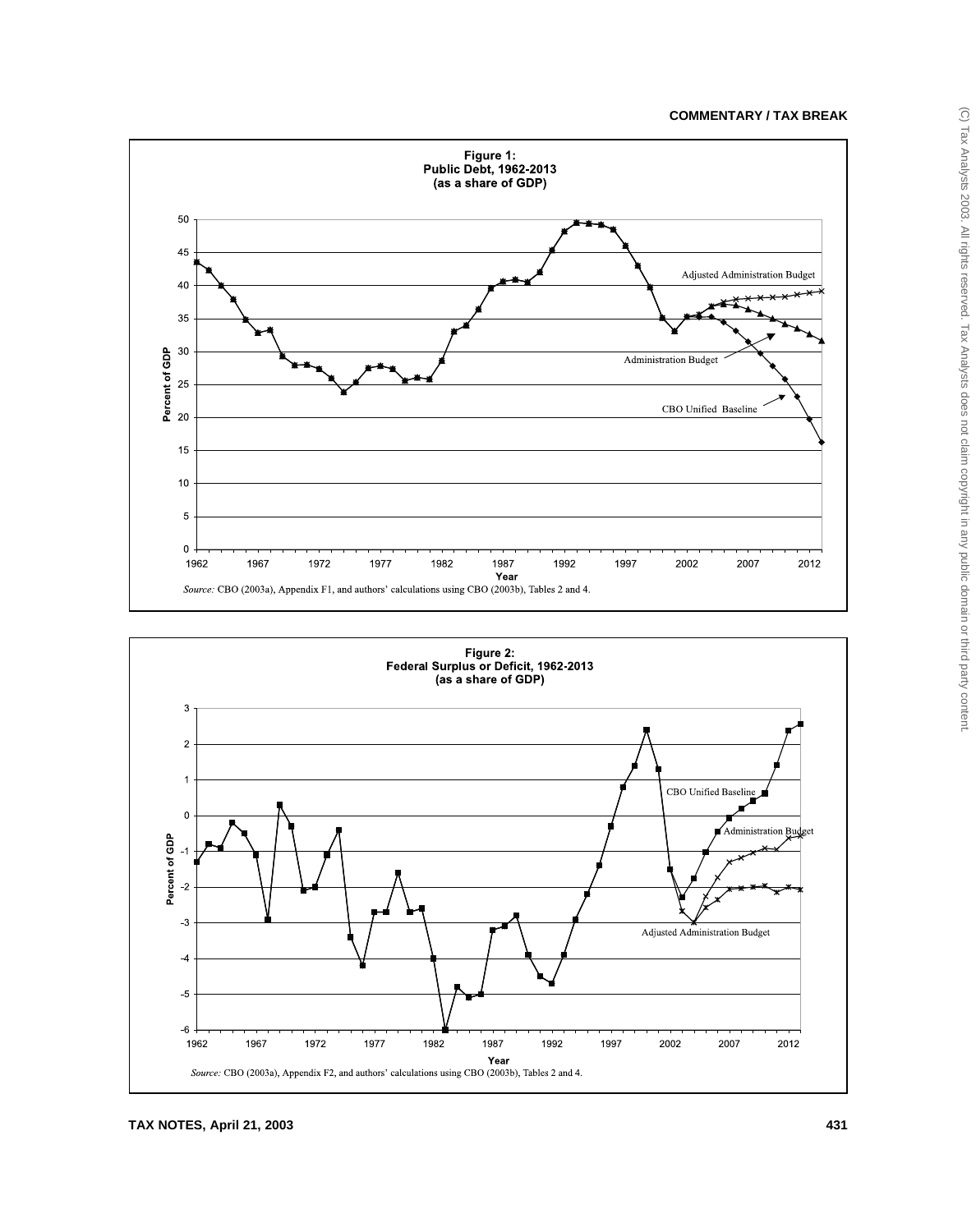

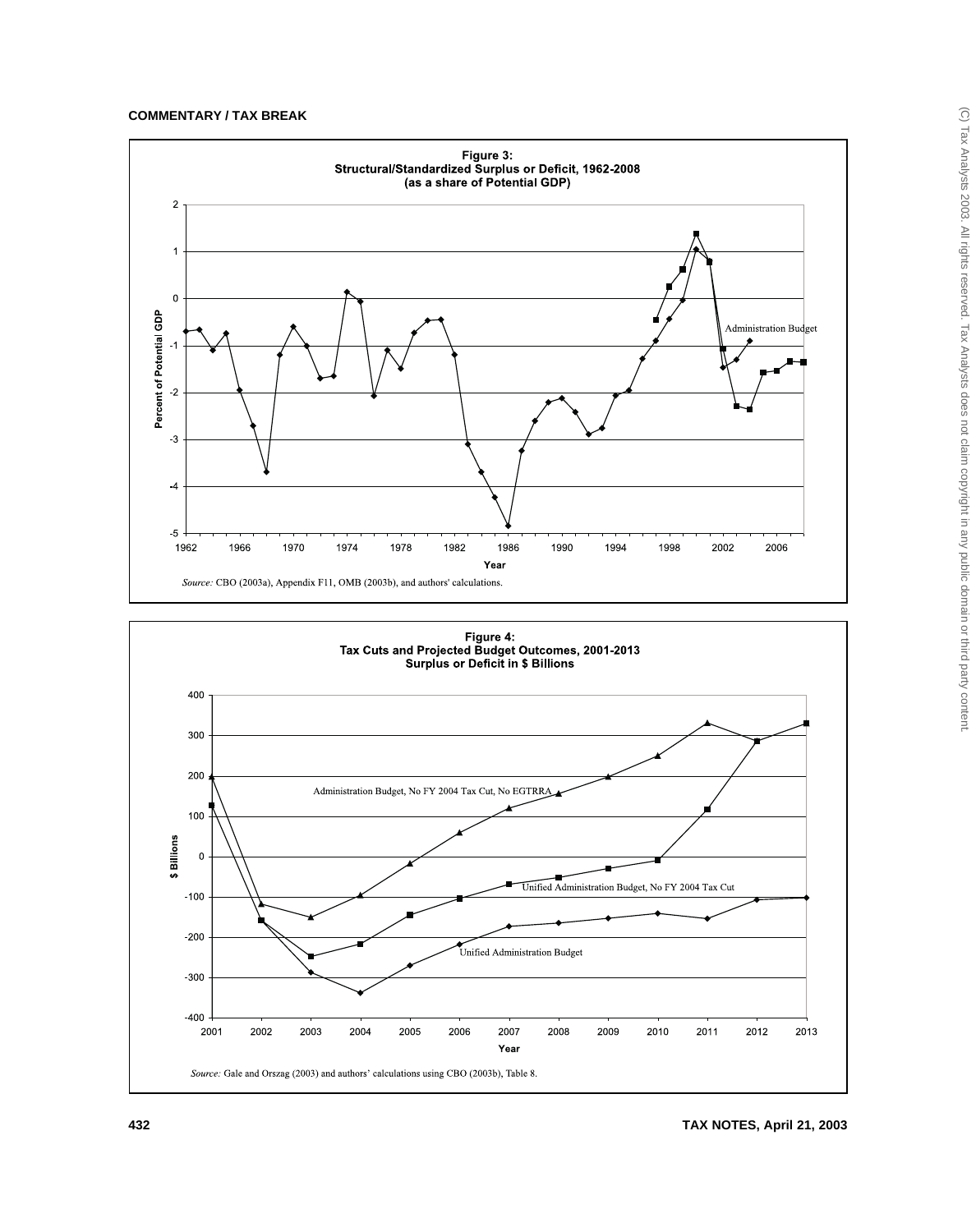| Table 2: Administration Tax Cuts and Social Security Deficit Over the Next 75 Years                                                                     |                                                          |                                                              |
|---------------------------------------------------------------------------------------------------------------------------------------------------------|----------------------------------------------------------|--------------------------------------------------------------|
|                                                                                                                                                         | <b>Present Value Over the Next 75</b><br>Years, % of GDP | <b>Present Value Over the Next 75</b><br>Years,* \$ trillion |
| 2001 tax cut if made permanent                                                                                                                          | 1.5% to 1.9%                                             | \$7.9 trillion to \$10.0 trillion                            |
| Dividend $\angle$ capital gains proposal                                                                                                                | 0.30%                                                    | \$1.6 trillion                                               |
| Tax-free savings accounts                                                                                                                               | $0.30\%$                                                 | \$1.6 trillion                                               |
| Other proposed tax cuts                                                                                                                                 | $0.20\%$                                                 | \$1.1 trillion                                               |
| Total, administration tax cuts                                                                                                                          | 2.3% to 2.7%                                             | \$12.1 trillion to \$14.2 trillion                           |
| Social Security actuarial deficit <sup>*</sup>                                                                                                          | 0.73%                                                    | \$3.8 trillion                                               |
| Medicare Hospital Insurance actuarial deficit*                                                                                                          | 1.11%                                                    | \$6.2 trillion                                               |
| Combined Social Security and Medicare HI deficit*                                                                                                       | 1.84%                                                    | \$10.0 trillion                                              |
| * Assumes level of GDP and interest rates projected by the Social Security actuaries. For further details, see Orszag, Kogan,<br>and Greenstein (2003). |                                                          |                                                              |

percent of GDP) in 2013. Counting interest costs, the proposed tax cuts would be 2.4 percent of GDP in 2013.

From some historical perspectives, these outcomes do not seem particularly troubling. Figure 1 shows actual debt held by the public as a share of GDP from 1962 to the present, and projected debt through 2013 under the CBO baseline, the administration's budget proposals, and the administration's budget adjusted to include AMT reform and extension of expiring tax provisions (as explained in Gale and Orszag 2003). Figure 2 reports similar figures for the unified budget surplus or deficit. In both cases, the CBO baseline generates projected fiscal prospects that are relatively auspicious by historical standards, and the administration's budget, with or without the tax adjustments noted above, generates projected outcomes that are well within the range of historical patterns. Likewise, Figure 3 reports historical and projected standardized and structural surpluses.3 The projected structural deficits are small relative to the experience in the 1980s and early to mid-1990s. These historical perspectives apparently explain the administration's views that the projected budget shortfalls are "small by historical standards," and that "the nation can clearly sustain budget deficits at the projected level" (OMB 2003a, pages 1 and 28).

Our central critique of these figures and the resultant conclusions is that the comparisons are misleading, and that incorporating other relevant factors makes the projected shortfalls and proposed tax cuts look more ominous than the perspectives above indicate. Before turning to those considerations, however, it is worth noting that even in the reassuring confines of the comparisons above, there are clouds on the horizon.

Figure 3, for example, shows that even after the economy returns to full employment, the administration's own estimates show that the budget will show a structural deficit under the administration's proposals — that is, a fundamental imbalance between taxes and spending. This imbalance would be even larger if AMT reform or extension of expiring tax provisions were included. The existence of such a deficit after the economy is projected to be back at full employment belies the administration's claims that the "President continues to believe that under normal circumstances, the federal budget should be in balance" and that "none of this is to accept deficits as a permanent fiscal condition" (OMB 2003a, pages 25 and 28).

The structural deficit in 2013 shown in Figure 3 is smaller than the tax cuts proposed by the administration. That underscores the effect of the tax cuts on the projected budget balance, which is highlighted in Figure 4: Without the proposed tax cuts, the administration's budget would return to surplus in 2008. Without the proposed tax cuts and EGTRRA, the budget would return to surplus even sooner and be stronger.

#### **III. Forward-Looking Perspectives**

The most important flaw in the argument that the administration's budget is fiscally sound (because the resultant deficit or public debt figures as a share of GDP are within their historical ranges) is that such an argument ignores the costs associated with the coming retirement of the baby boomers. As one pundit has put it, it is as if a family with no accumulated savings and two children about to enter college were congratulating itself for borrowing only small amounts on its credit card.

### **A. Long-Term Fiscal Obligations**

CBO projections suggest that Social Security, Medicare, and Medicaid expenditures are expected to rise from about 9 percent of GDP in 2012 to 16 percent by 2040 and 21 percent by 2075.4 In the context of an aging population and rapidly rising medical care expenditures, an accurate picture of the government's

**(Text continued on p. 436.)**

 $^{\rm 3}$ The structural deficit adjusts for the state of the business cycle. The standardized deficit also adjusts for other temporary influences on budget outcomes, including "unusually large discrepancies between tax payments and liabilities, swings in collections of capital gains taxes, changes in the inflation component of the government's net interest payments, and temporary legislative changes in the timing of revenues and outlays." *See* CBO 2003(c). <sup>4</sup>

Congressional Budget Office (2002).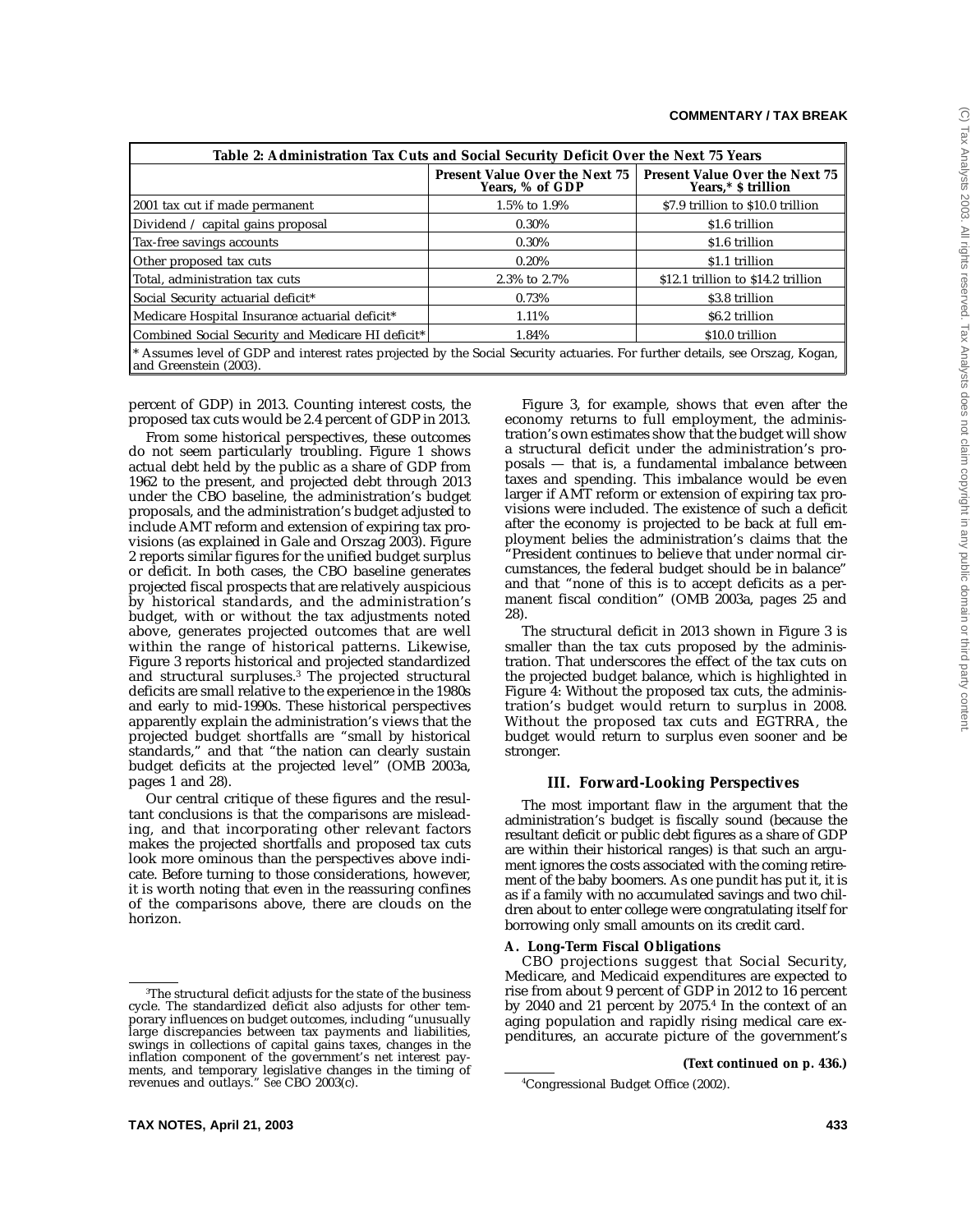

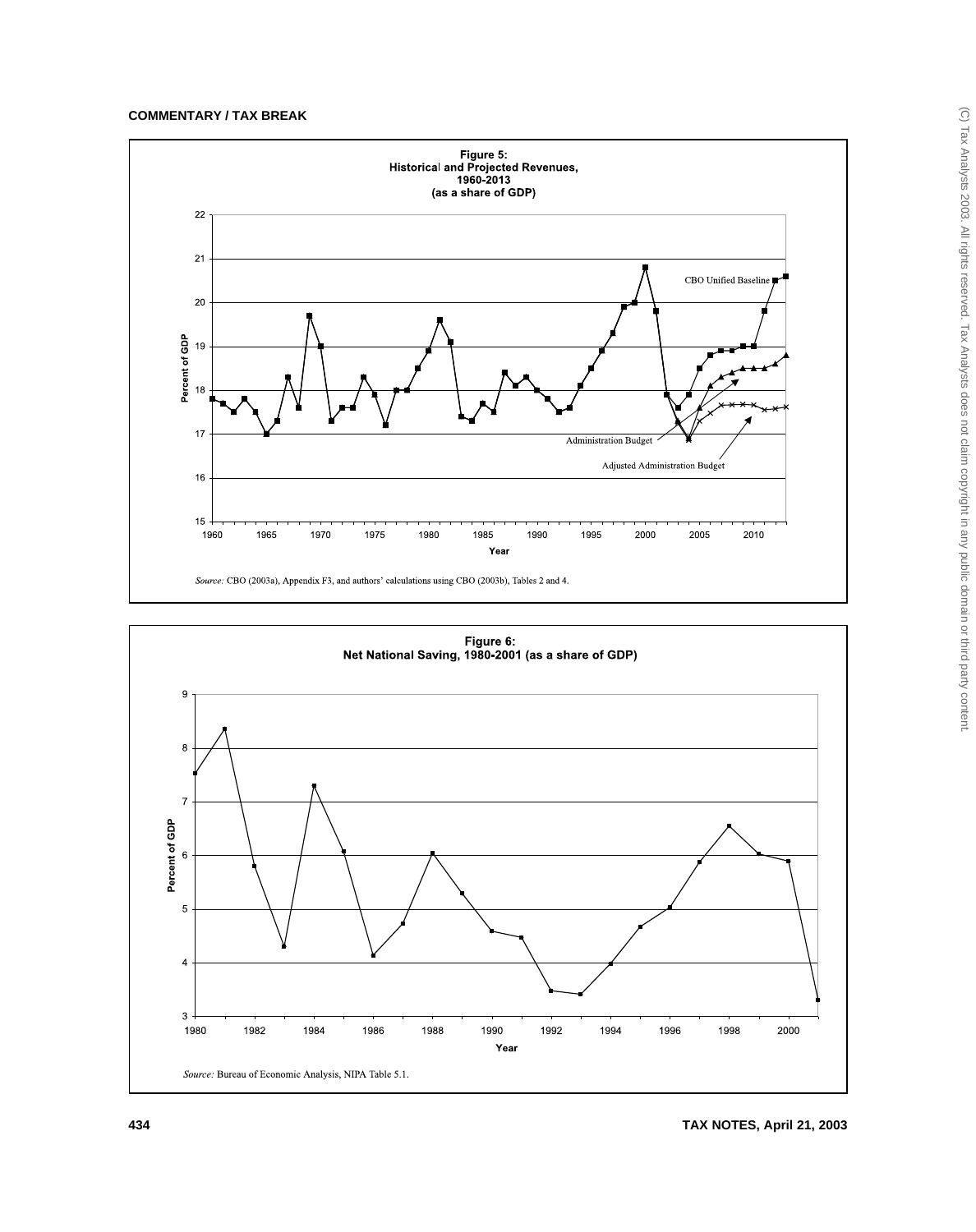



**TAX NOTES, April 21, 2003 435**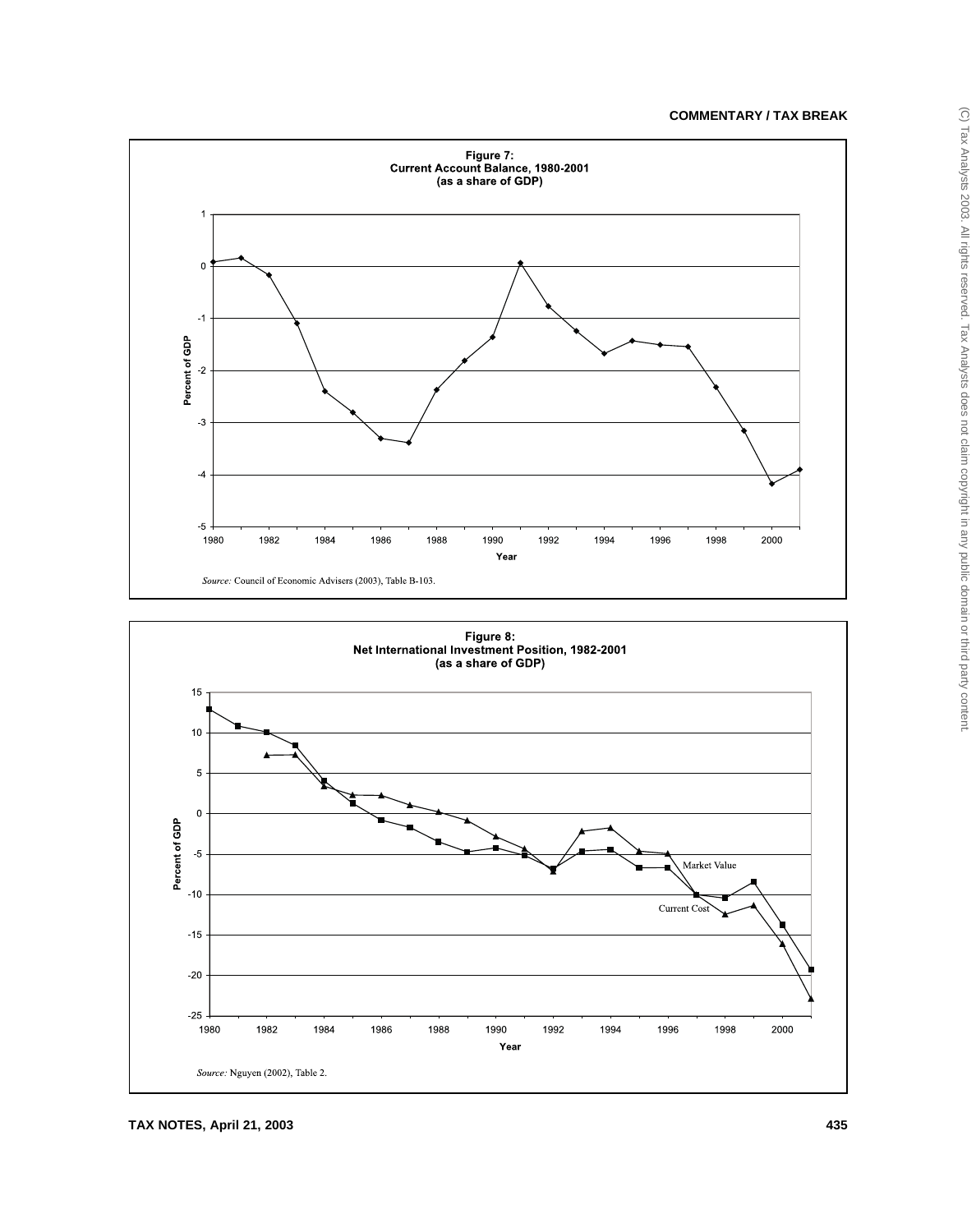long-term fiscal status is impossible without inclusion of this sharp rise in expenditures.

Auerbach, *et al.* (2003) presents estimates of the "fiscal gap," the increase in taxes or reductions in noninterest expenditures, measured as a share of GDP, required to hold constant the ratio of government debt to GDP. They conclude that the fiscal gap over the long term amounts to between 4 percent and 8 percent of GDP. Since it seems implausible that the entire adjustment would occur on the spending side, the administration's push for additional long-term reductions in revenue is the opposite of what would be required to address the nation's long-term budget imbalance.

#### **B. Revenues as a Share of GDP**

Figure 5 shows that under the administration's budget, revenues in 2004 would be 16.9 percent of GDP, the lowest in several decades. The official budget projections show a significant increase in revenue over the next decade, but that largely reflects unrealistic assumptions about expiring tax provisions and the alternative minimum tax. Under our adjusted revenue figures (Gale and Orszag 2003), which assume that expiring tax provisions are extended and which assumes an AMT reform that leaves 8.5 million taxpayers on the AMT in 2013 (well above current numbers but far below the 43.5 million slated to face the AMT without reform), revenues would be 17.5 percent of GDP over the next decade, the lowest decade average since the 1950s.

#### **C. Tax Cuts vs. Social Security Shortfalls**

In FY 2013, as noted above, the tax cuts would amount to approximately 1.9 percent of GDP.<sup>5</sup> That 1.9 percent of GDP figure understates the permanent revenue loss from the administration's tax proposals, since it is artificially restrained by failing to address the looming alternative minimum tax problem and since it does not fully reflect the long-term revenue loss of the proposed savings accounts.

To put the long-term revenue losses from the tax cuts in perspective, it may be helpful to compare the fiscal dimensions of the projected long-term actuarial deficit in Social Security and the long-term revenue loss from the administration's tax cuts. To compute the long-term revenue loss from the administration's tax proposals, we assume some form of long-term fix to the individual alternative minimum tax (AMT); the range of revenue losses for the administration's tax proposals primarily reflects the interactions between the AMT and the 2001 tax legislation. We also assume that the revenue loss from all tax cuts will remain constant as a share of GDP after 2013. For further details on the calculations, see Orszag, Kogan, and Greenstein (2003).<sup>6</sup>

As Table 1 shows, the projected 75-year cost of the administration's tax cuts is more than three times the projected 75-year actuarial deficit in Social Security shortfall. The administration's tax cuts would cost between 2.3 percent and 2.7 percent of Gross Domestic Product (GDP) over the next 75 years in present value; the Social Security actuarial deficit over the next 75 years amounts to 0.7 percent of GDP in present value. (The tax cuts are also larger than the combined actuarial deficits in Social Security and Medicare's Hospital Insurance program.)

Extending the projection horizon beyond 75 years narrows the difference between the Social Security imbalance and the cost of the tax cut, but not the conclusion: The present value of the tax cut in perpetuity remains substantially larger than the permanent actuarial deficit in Social Security deficit. In particular, the present value of the cost of the tax cut in perpetuity, estimated as above but extending the analysis beyond 75 years, amounts to between \$18 trillion and \$21 trillion. According to the Social Security actuaries, the present value of the Social Security actuarial deficit in perpetuity is \$10.5 trillion.

It is worth noting that the actuarial imbalance within Social Security is smaller than the present value of the additional future cash flow required to finance scheduled benefits, because the current value of the Trust Fund is subtracted in computing the actuarial deficit.7 Some analysts prefer to ignore the value of the Trust Fund and examine only the value of the future cash flows. Altering the comparison in this manner, however, does not change the fundamental conclusion. The Social Security Trust Fund currently amounts to approximately \$1.4 trillion; increasing the Social Security deficit figures by \$1.4 trillion changes none of the  $implications.<sup>8</sup>$ 

#### **IV. Comparisons With the 1980s and 1990s**

Further insight into the administration's budget can be obtained through other comparisons to the 1980s and 1990s.

#### **A. Tax Cuts Compared to Reagan Tax Cuts**

For example, the administration's tax cuts can be compared in size to the Reagan tax cuts of the early 1980s. Such a comparison is complicated by two factors: the lack of indexation in the tax code before the 1981 tax cut and the partial reversal of the 1981 tax cuts in 1982.

First, before the Economic Recovery Tax Act of 1981, the tax code was not indexed to inflation. The result was a natural upward creep in tax collections over time, as ongoing inflation pushed individuals into higher tax brackets. Policymakers cut taxes every few

<sup>5</sup> According to the Joint Committee on Taxation, the revenue loss (including outlays associated with tax credits) in FY 2013 is \$339 billion. The CBO forecast of GDP in FY 2013 is \$17,851 billion. The tax cut is thus 1.9 percent of GDP in FY 2013. *See* CBO (2003b) and JCT (2003).

<sup>6</sup> Orszag, Kogan, and Greenstein (2003).

<sup>7</sup> Partially offsetting this, the actuarial deficit calculation also imposes an end-period constraint on the Trust Fund.

<sup>8</sup> Medicare's Hospital Insurance Trust Fund amounts to approximately \$250 billion. Even ignoring the value of the Trust Funds for both Social Security and Hospital Insurance, the tax cut thus remains larger than the combined deficits in Social Security and Medicare's Hospital Insurance program over the next  $75$  years, and it remains significantly larger than the present value of the permanent deficit in Social Security.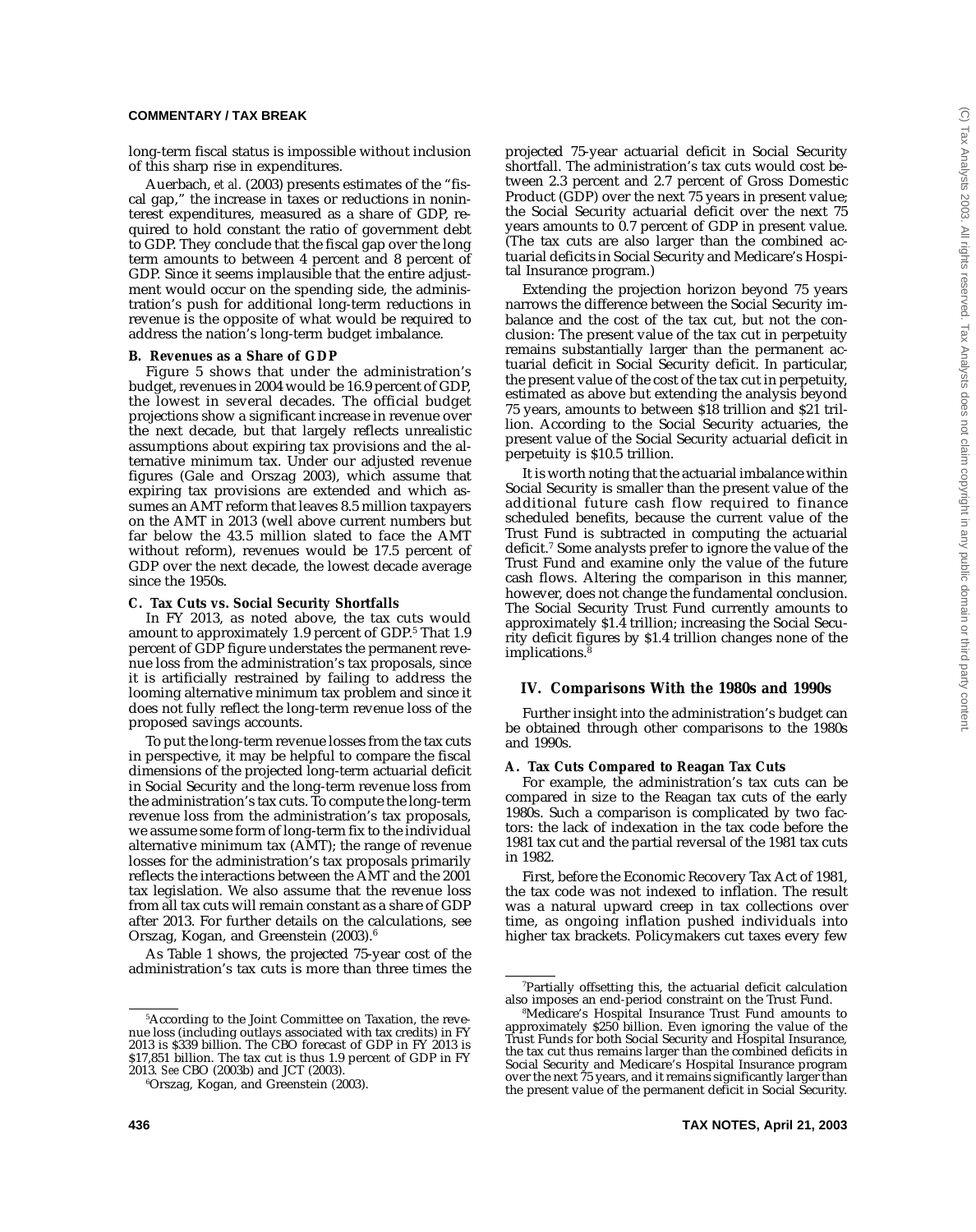years to offset much or all of the tax increases that otherwise would occur, but CBO assumed in its revenue baseline projection that taxes would rise significantly over time, reflecting the lack of indexation in the law. In effect, the baseline against which the 1981 Reagan tax cut and other earlier tax cuts were measured thus was much different as a result of the lack of indexing in the tax code, making comparisons to current tax proposals difficult.<sup>9</sup> CBO estimates described in Orszag (2001a) suggest that by 1987, some 45 percent of the projected cost of the Reagan tax cut simply reflected the effects of inflation on the baseline.10 Given the differences in the baseline for the 1981 tax cut and current tax proposals, it is difficult to compare their relative sizes. One approach, however, is simply to measure the 1981 tax cut against an indexed baseline.

The second issue is that policymakers in the Reagan administration quickly realized that the 1981 tax cut was excessive. As a result, the administration worked to scale back the tax cut one year later. The Tax Equity and Fiscal Responsibility Act of 1982 (TEFRA) increased revenue by closing some loopholes broadened in the 1981 act, altering depreciation deductions, tightening safe harbor leasing rules, and making several other changes. For many purposes, the net cost of the 1981 tax cut and 1982 tax increase may be a more appropriate measure of the "Reagan tax cuts" than the cost of the 1981 tax cuts alone.

Table 2 displays these two adjustments to the revenue estimates for the Reagan tax cuts. The net result is that the adjusted cost of the Reagan tax cuts amounted to 2.1 percent of GDP — slightly lower than the 2.3 percent to 2.7 percent of GDP cost estimate for the adjusted size of the Bush administration's overall tax cuts and slightly higher than the official revenue loss estimate for the Bush administration's tax cuts in 2013. In other words, under reasonable interpretations of the size of the Reagan and Bush tax cuts, the long-term size of the Bush administration's tax proposals is roughly the same (or perhaps even larger than) the net size of the 1981 and 1982 tax acts.

#### **B. Economic Environment Then and Now**

In comparing the tax cuts now to the tax cuts of the early 1980s, it is also important to remember that the net cost of tax cuts was likely lower then. First, the boomers' retirement was 20 years further in the future then; the nation had more time to prepare for that event. Second, as shown in Figure 1, publicly held debt was a smaller share of GDP then. Figures 6, 7, and 8

#### **COMMENTARY / TAX BREAK**

also show that national saving, the current account balance, and the nation's net international investment position were all more positive in the early 1980s than they are today. Assuming an increasing risk premium associated with government debt or with the nation's net indebtedness to foreigners, the fact that publicly held debt is a higher share of GDP now and that the net international investment position has declined markedly since the early 1980s increases the marginal cost of a tax cut now, relative to then.

The cost of a marginal tax cut was thus arguably lower in the 1980s than today. The economic benefit, furthermore, was likely higher, because marginal tax rates were substantially higher then. A marginal tax cut of 5 percentage points has a more pronounced effect the higher is the initial marginal tax rate. A variety of economic activities are affected by the after-tax return, which depends on  $(1-t)$ . Since  $(1-t)/(1-t-0.05)$  is larger the larger is t, the effect of a 5 percentage point tax cut is larger the higher the initial tax rate. For example, reducing tax rates from 70 percent to 65 percent raises the after-tax return from 30 percent to 35 percent, or by one-sixth; reducing tax rates from 40 percent to 35 percent raises the after-tax return from 60 percent to 65 percent, or about one-twelfth. Similarly, the distortions caused by a tax are proportional to the square of the tax rate.<sup>11</sup> A given reduction in tax rates therefore produces a larger efficiency gain the higher is the initial tax rate; for example,  $(0.7)^2$ - $(0.65)^2$  is larger than  $(0.4)^2$ - $(0.35)^2$ . The implication is that even if marginal tax cuts have the potential to stimulate growth and improve economic performance, a given marginal reduction is less likely to do so now than when marginal rates were higher.

#### **V. Conclusion**

On a comparable basis, the administration's tax cuts are about the same size as the net reduction from the 1981 tax cut and the 1982 partial reversal. But the baby boomers are closer to retirement, private saving has fallen, the public debt is higher, and marginal tax rates are lower now — all of which raise the net cost of a tax cut now compared to the early 1980s. Furthermore, the adverse fiscal effects of the 1980s tax cuts were attenuated by the peace dividend (of the 3 percentage point decline in noninterest spending as a share of GDP from 1990 to 2000, 2.4 percentage points was due to defense) and by subsequent tax increases (in 1983, 1984, 1990, and 1993). We are unlikely to experience another substantial peace dividend, and mandatory spending is slated to rise markedly as a share of GDP over the next 20 to 30 years. Tax cuts thus appear to be an even larger gamble now than in the 1980s.

The tax cuts embraced by the administration, furthermore, are significantly larger than the long-term deficit in Social Security. Perhaps more importantly, the tax cuts undermine the political viability of entitlement reform in the near term by consuming revenue necessary for any realistic reform plan to work (Orszag

<sup>9</sup> As CBO noted when the Reagan tax cut was first proposed, "While the Administration proposal would reduce revenues by large amounts in those years, it is important to keep in mind that, without a tax cut, income taxes rise continually because of the effects of inflation on the graduated income tax rate schedule . . . *a large share of the Administration's proposed tax cut would simply offset these tax increases* [emphasis added]." Congressional Budget Office, "An Analysis of President Reagan's Budget Revisions for Fiscal Year 1982," March 1981, page 19.<br><sup>10</sup>Orszag (2001a).

<sup>&</sup>lt;sup>11</sup>See Rosen (2001) for a textbook exposition.